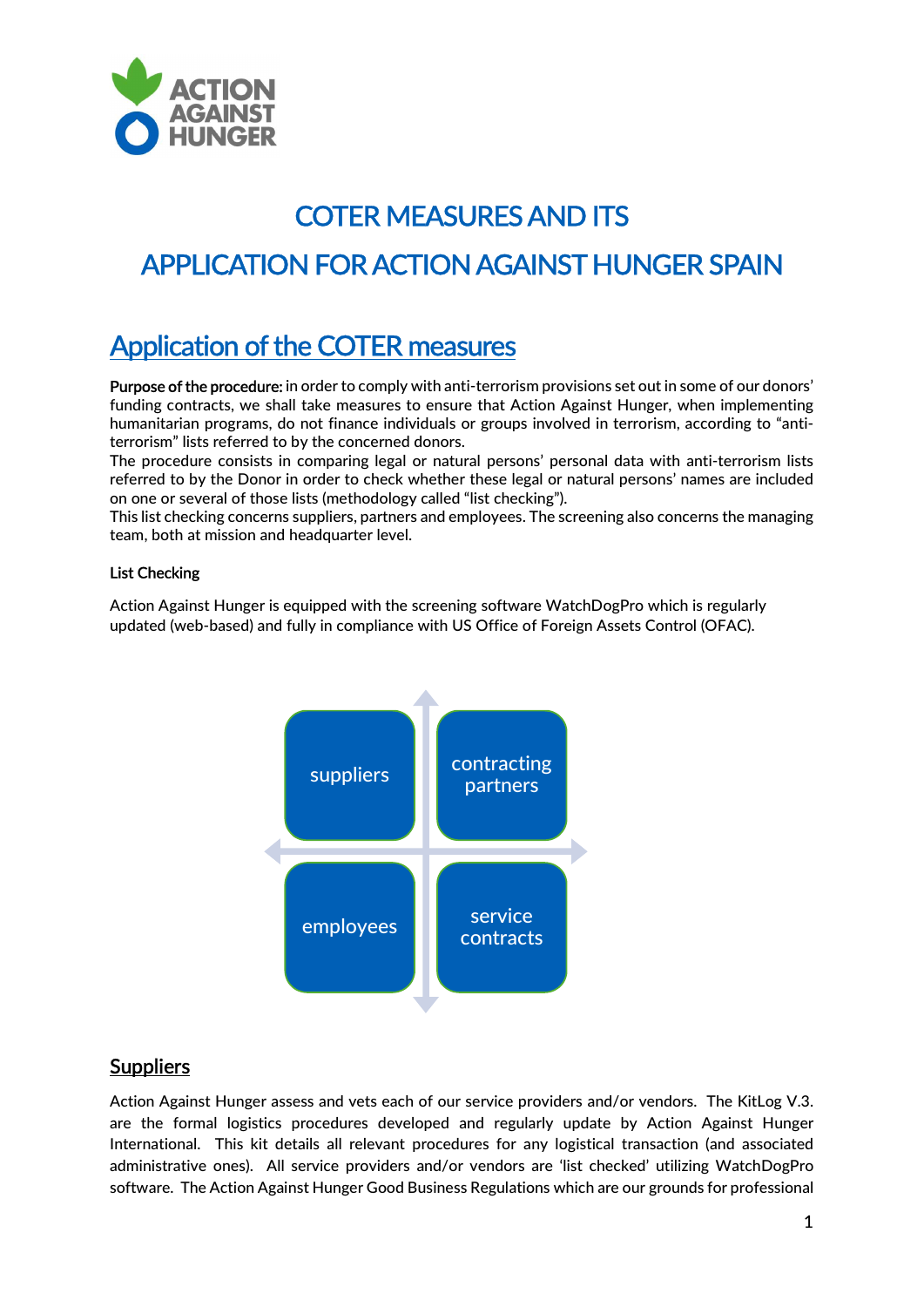

working relationships and explicitly have a clause to emphasise that suppliers must be aware of, and adhere to, applicable anti-terrorism regulations, are annexed to all service provider/vendor contracts.

1. Action Against Hunger integrates in each supplier contract the clause of the donor contract, using the formats already integrated in the kitlog.

#### 2. Purchases

| l >10.000€ | All suppliers checked by HQ Logistics prior to the purchase                                      |
|------------|--------------------------------------------------------------------------------------------------|
| <10.000€   | Monthly post-screening of suppliers by HQ Logistics for randomly chosen<br>procurements dossiers |

# Contracting partners

Action Against Hunger works specifically through its global Action Against Hunger International network and their partners in the field. The Action Against Hunger Partnership Guidelines and Toolbox guides the organization in the identification and management of relationships with partner organizations. Chapter 2 of the guidelines details the process of identifying and mobilizing a partner organization and the selection criteria and due diligence that Action Against Hunger must undertake.

- 1. Each partner (sub contracting) needs to provide information on its structure and senior management team and board who will be list checked systematically and prior by HQ operations department by desk officers
- 2. Action Against Hunger integrates in each partner MoU and/or contract the clause of the donor contract and the list check by Action Against Hunger.
- 3. If this is a multi-year partnership, the screening must be carried out once a year.

# Action Against Hunger Employees, board members and service contracts

Action Against Hunger receives funding from for example the United States Government for programming purposes, to be in compliance with the Executive Order # 13224, which requires that all employees paid by funds provided by USG have been properly screened against the US Department of State list of terrorists, to ensure that Action Against Hunger is not funding any terrorist or terrorists' organization.

- 1. Action Against Hunger needs to take into account the country specific labour laws and ensure compliance. With each Action Against Hunger employee an approval letter will be requested to sign to ensure data protection rules are applied.
- 2. The complete list of employees will be list checked every six months through HQ HR department through Watchdog software.

The fact that a person's name turns out to be included on one or several of anti-terrorism lists is qualified hereafter as a "hit".

#### Consequence of a « hit » in general:

A priori check list: the file is not validated, so the purchase or contract will not be made. A posteriori check list: the concerned purchase(s) shall not be charged to the Donor. Or the partnership will not be implemented or cancelled (posteriori)